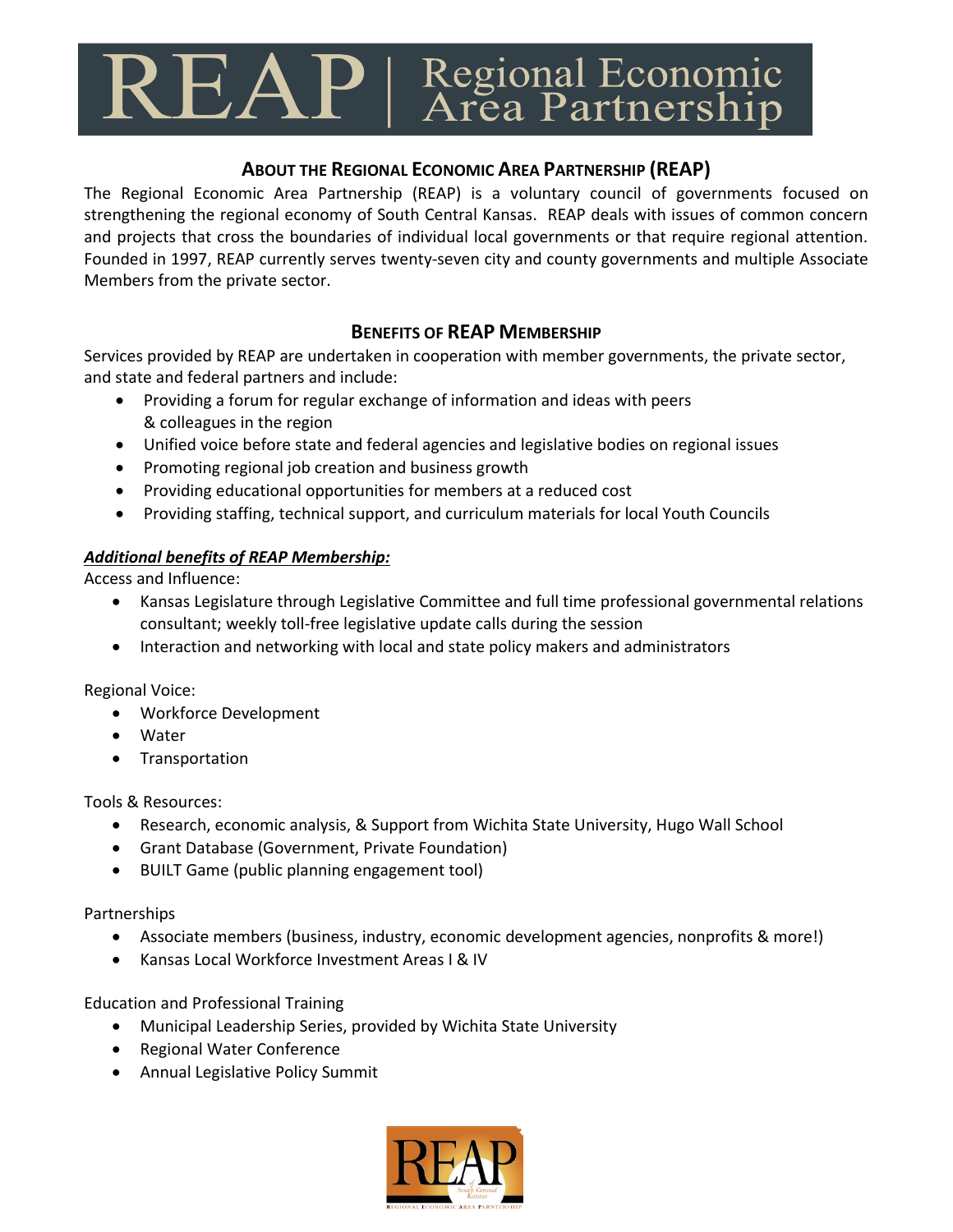# $\text{REAP}$  | Regional Economic

#### **INTERESTED IN BECOMING A MEMBER OF REAP?**

#### *City or County Governments*

Membership in REAP is open to any city or county in South Central Kansas, including Butler, Cowley, Harper, Harvey, Kingman, McPherson, Reno, Sedgwick, and Sumner counties. REAP may also extend membership to specific units of government outside of the above defined region on approval of a two-thirds vote of the members present and voting at any Board of Directors meeting. To become a member of REAP each jurisdiction must execute a copy of an Interlocal Agreement by ordinance or resolution. Annual fees for membership are assessed each calendar year, in accordance with the REAP Bylaws and the following formulas:

#### **Cities**

- Cities with population under 3,000: \$200 plus \$.16 per capita.
- Cities with population between 3,000 and 10,000: \$1,000 plus \$0.16 per capita.
- Cities with population above 10,000: \$3,000 plus \$0.16 per capita.

#### **Counties**

- Counties with population less than 10,000: \$1,000 plus \$0.065 per capita
- Counties with population above 10,000: \$3,000 plus \$0.065 per capita

#### *New in 2015- Associate Memberships!*

Want to be a member, but not a city or county government? Associate memberships are available for companies, nonprofits, economic development entities, individuals, and other interested parties. Annual fees for associate membership are assessed each calendar year, in accordance with the REAP Bylaws:

#### **Associate Members**

- Individual: \$50
- Business/Corporations/Nonprofits/Community Based Organizations, Economic Development Entities/Others at the pleasure of the Board of Directors: \$250

Associate members receive the same professional services and access as city and county members; however, associate members do not have a vote with the Board of Directors. Interested applicants should fill out the form on the following page and return to REAP. The REAP Board of Directors considers membership applications at each quarterly meeting. Applicants must be approved by a two-thirds majority vote of those board members present at the meeting.

If you have questions about REAP and becoming a member, please contact Kelly Bergeron at kbergeron@workforce-ks.com or call 316-771-6613.

#### **Join us in 2015 as we work to grow the South Central Kansas economy!**